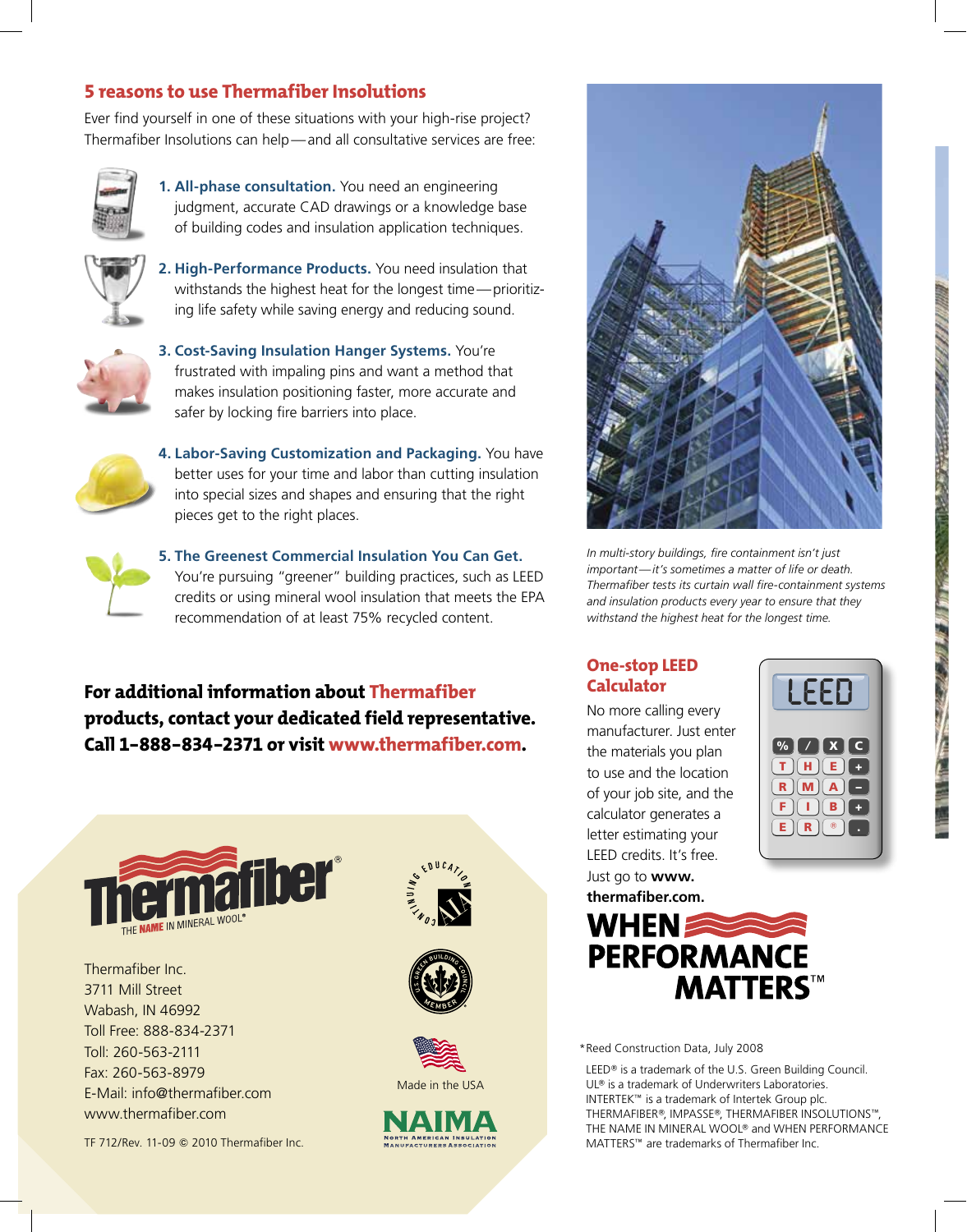# No two are ever the same



That's why we created *Thermafiber Insolutions*<sup>E</sup>



**Case Studies**

Workfolders:Janhavi:Active Jobs:MAC:31953-TMI\_InSolutionsBrochure:pages:31953-TMI\_InSolutionsBrochure.indd December 14, 2009 5:07 PM Workfolders:Janhavi:Active Jobs:MAC:31953-TMI\_InSolutionsBrochure:pages:31953-TMI\_InSolutionsBrochure.indd December 14, 2009 5:07 PM

**Since 1934**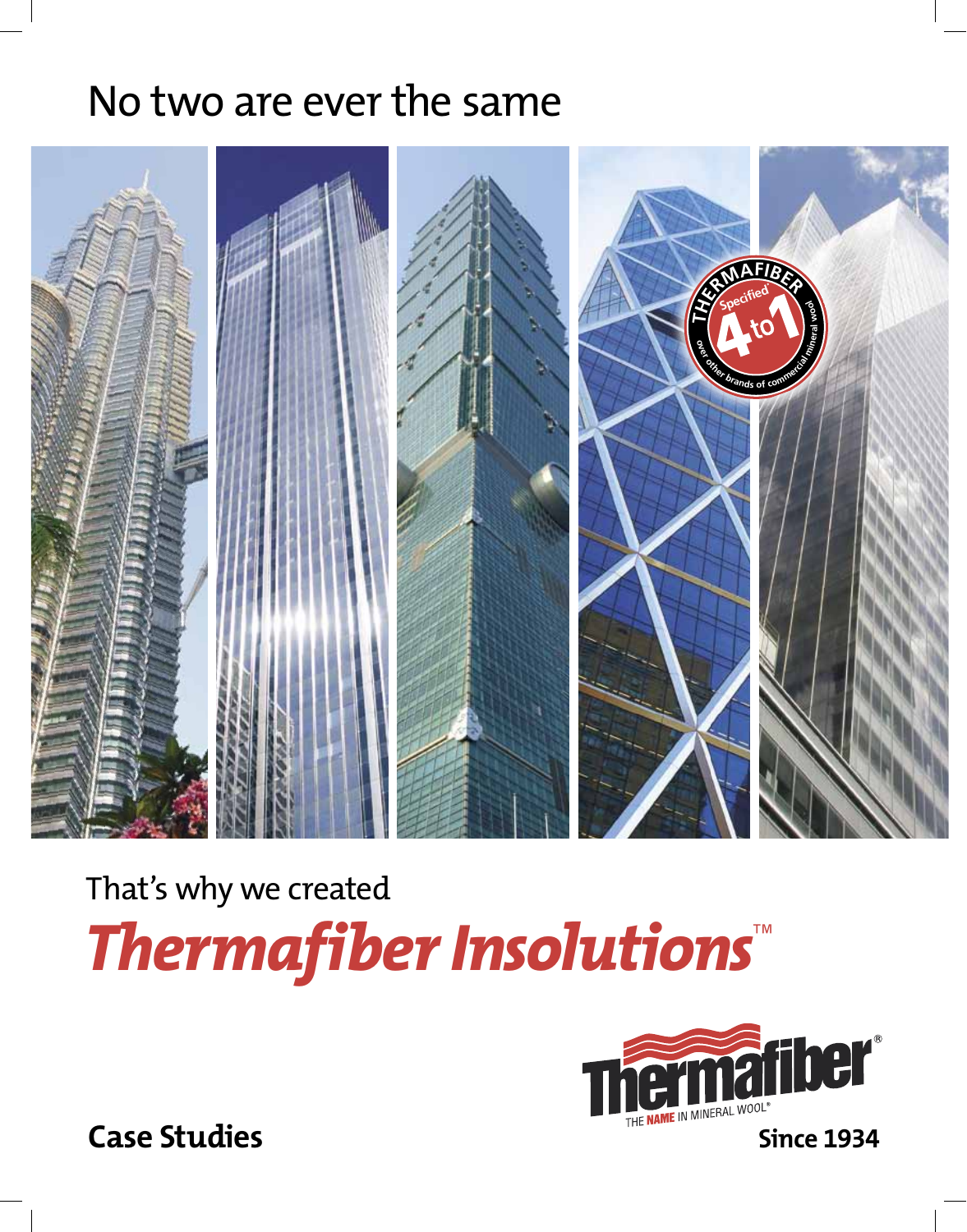# **Insulation solutions as unique as your building**

You must meet the **International Building Code**. And your **deadlines**. And your **budget**. But you also want your building to reflect your unique vision and fulfill its aesthetic potential. What happens when those wants and needs conflict? When your design doesn't mesh with listed perimeter firecontainment assemblies?

#### **Thermafiber Insolutions**

Thermafiber Insolutions provide fire-containment systems matching your building's design, resulting in easier understanding and approval by local planning commissions. Precise CAD details also aid in installation, inspection and approval. All consultative services are free. We protect your building by customizing our five-step approach:







**Insulation** 

**1. All-Phase Consultation**

**3. Cost-Saving Hanger Systems 2. High-Performance Products**



**4. Labor-Saving Customization and Packaging 5. The Greenest Commercial Insulation You Can Get**



**No charge**

Our Insolutions accompany every product we sell, from start to finish. We don't separate our services from our products. That would just be insulation—not an **Insolution**.



*Thermafiber incorporated its time-saving insulation hanger systems into a customized attachment plan for the 555 Mission Street project in San Francisco.* 

#### **Case Study 1:**

#### **No room for a backer bar? No problem**

**Project Overview:** 34-story office building at 555 Mission Street, San Francisco.

**The Challenge:** As is often the case, the curtain wall design did not match any fire-containment assemblies listed by  $\textcircled{1}$  or Intertek<sup>TM</sup>. In addition, the vision glass sill ran along the slab top, instead of the typical 2 to 3 feet above the slab top. Such an arrangement prohibited the use of a backer bar.

**Thermafiber Insolution:** We designed a customized mechanical attachment plan. It included a detailed layout of horizontal Impasse<sup>®</sup> Insulation Hangers, which combined with the sill to nullify the backer bar issue. Finally, Thermafiber issued an engineering judgment to address the IBC code requirement for perimeter fire containment.

#### **Architectural results:**

- Retain aesthetics
- Eliminate need for design revisions
- Engineering judgment for two-hour fire rating
- $\bullet$  Obtain desired LEED® rating

#### **Construction results:**

- Reduce labor for fire-containment installation
- Reduce overall installation costs
- No modifications to other building systems

#### **Insolutions applied:**





**Consultation 2. High-Performance Products**

**5. The Greenest Commercial Insulation You Can Get**

**3. Cost-Saving Insulation Hanger Systems**

the contract of the contract of the contract of the contract of the contract of the contract of the contract of